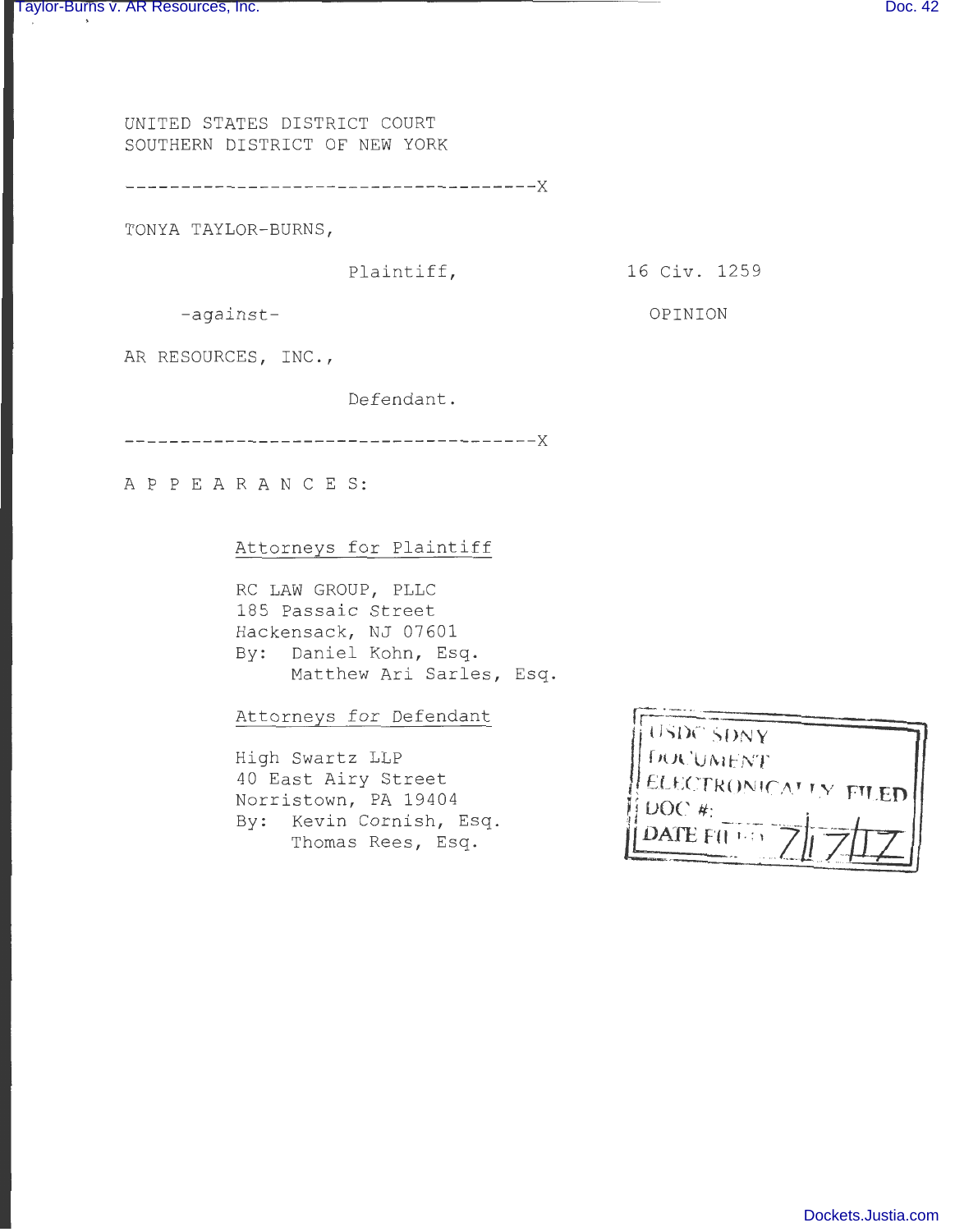**Sweet, D.J.** 

Defendant AR Resources, Inc. ("ARR" or the "Defendant"), a debt collection business, has moved pursuant to Rule 56 of the Federal Rules of Civil Procedure for summary judgment to dismiss the complaint of plaintiff Tonya Taylor Burns ("Burns" or the "Plaintiff") alleging violation of the Fair Debt Collection Practices Act, 15 U.S.C. § 1692 et *seq.*  ( "FDCPA") (the "Complaint") . Based upon the facts and conclusions set forth below, the motion of the Defendant is granted, and the Complaint is dismissed.

#### I. **Prior Proceedings**

The Complaint was filed in the Civil Court of the City of New York on January 11, 2016 and removed to this court on February 18, 2016.

In her Complaint, Plaintiff alleges that ARR failed to list an account as disputed after she purportedly sent a letter to ARR disputing the debt. Compl. 11. She alleges that ARR's failure to report the debt as disputed violates multiple provisions of the FDCPA. *Id.* 13. Plaintiff is requesting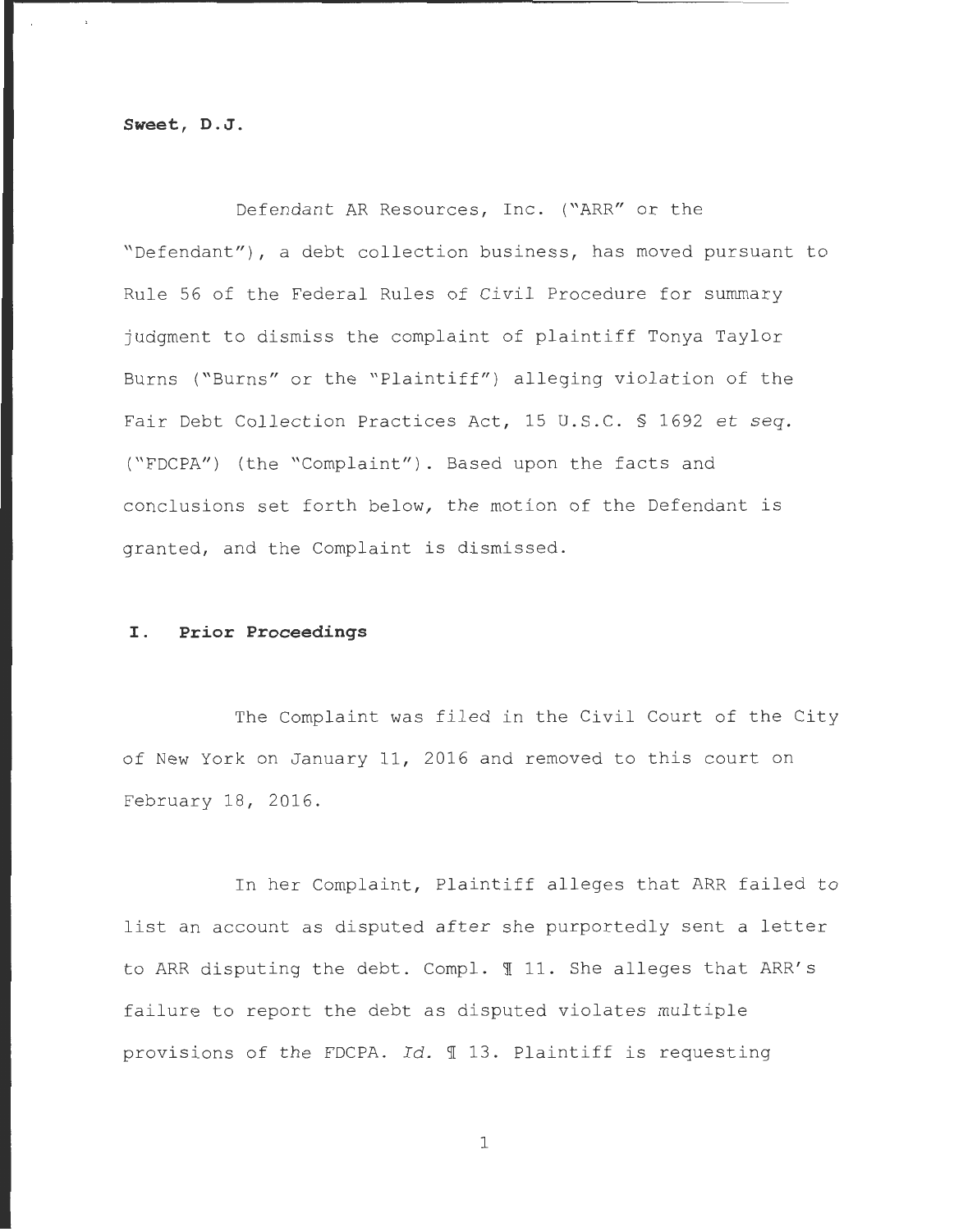actual damages, statutory damages, and attorney's fees and costs .

On May 19, 2016, this Court dismissed the instant action without prejudice for failure to prosecute, giving the Plaintiff an additional 30 days to show cause to reopen the case. The case was reopened upon endorsement of a letter from the Plaintiff's counsel at RC Law Group dated June 16, 2016, explaining that the failure to prosecute resulted from the resignation of the attorney of record from the firm.

The instant motion was heard and marked fully submitted on April 5, 2017.

# II . **The Facts**

The facts have been set forth in the unopposed Statement of Material Facts in Support of Defendant's Motion for Summary Judgment. They are summarized below.

Plaintiff was deposed on September 13, 2016. See Motion for Summary Judgment, ECF No. 27,<sup>1</sup> Ex. C [hereinafter, "Taylor-Burns Dep."]. During her deposition, she identified the

 $1$  All citations to exhibits are attachments to the Motion for Summary Judgment, ECF No. 27, unless otherwise noted.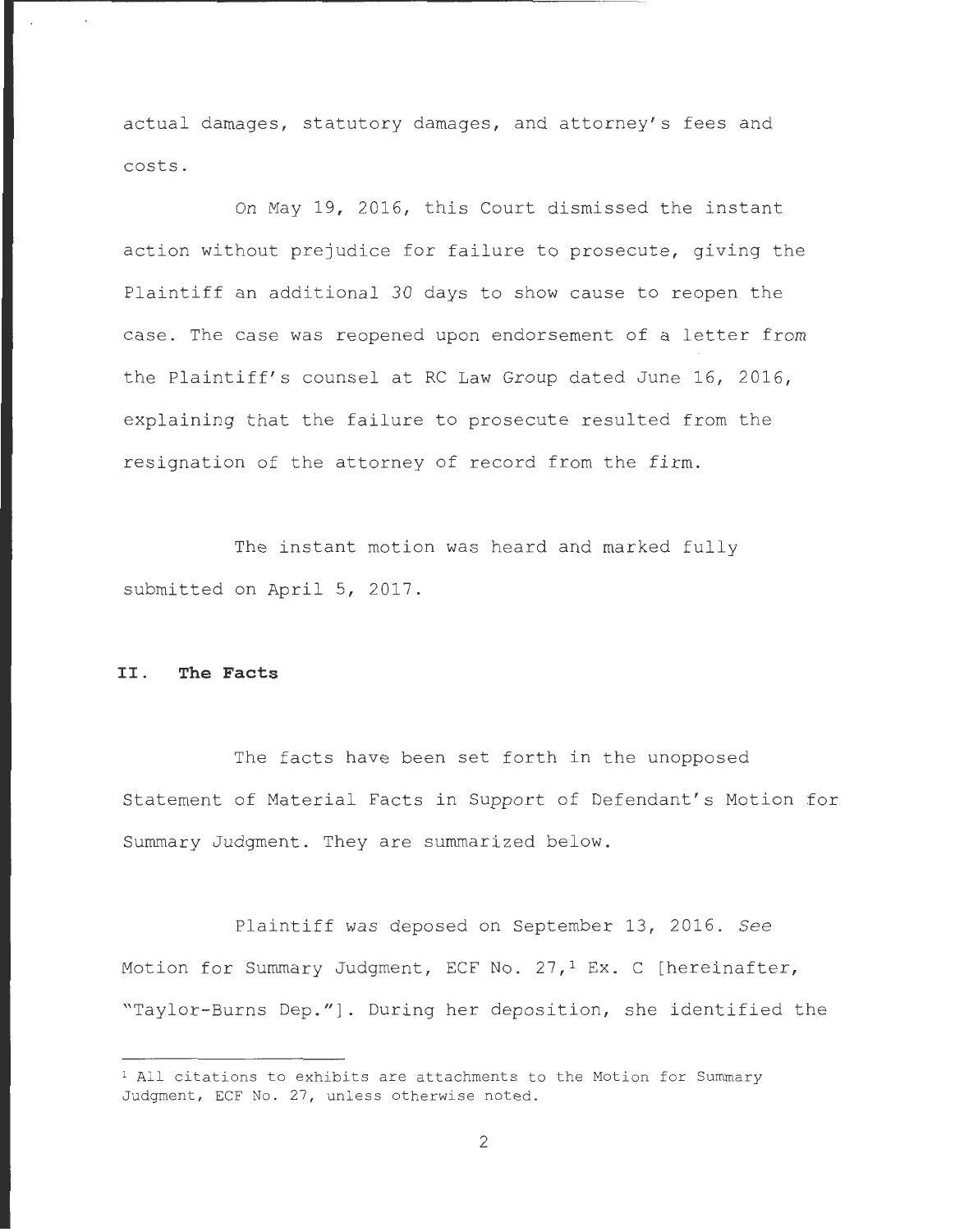purported dispute letter ("Letter") that was dated June 5, 2015. Ex. B.; Taylor-Burns Dep.  $4:21-5:3$ .

Plaintiff testified at her deposition that she did not write, send, or sign the Letter. Taylor-Burns Dep. 4:25-5:12. She testified that Credit Shield 360 ("CS360") sent it. Id. at 5:2-3. The Letter was sent via facsimile from  $1-303-991-7930$ , which is a Denver, Colorado area code. Ex. B. The Plaintiff was not in Denver, Colorado on June 5, 2015; she resides in Manhattan. Taylor-Burns Dep. 4:11-13; 7:7-9.

CS360, the entity that sent the letter, is a credit repair agency. Taylor-Burns Dep. 7:25-8:1. Plaintiff contacted CS360 around May of 2015 to obtain credit repair services . Taylor-Burns Dep. 8:2-5, 9:4-10:15.

She stated that she did not sustain any actual damages. Taylor-Burns Dep. 49:3-51:5.

After Plaintiff's deposition, Plaintiff and CS360 produced an undated copy of a Collection Shield 360 Service Agreement ("CS360 Agreement") with Plaintiff's purported electronic signature. See Ex. D; Ex. E (Plaintiff's Discovery Responses). The CS360 Agreement states that Plaintiff is not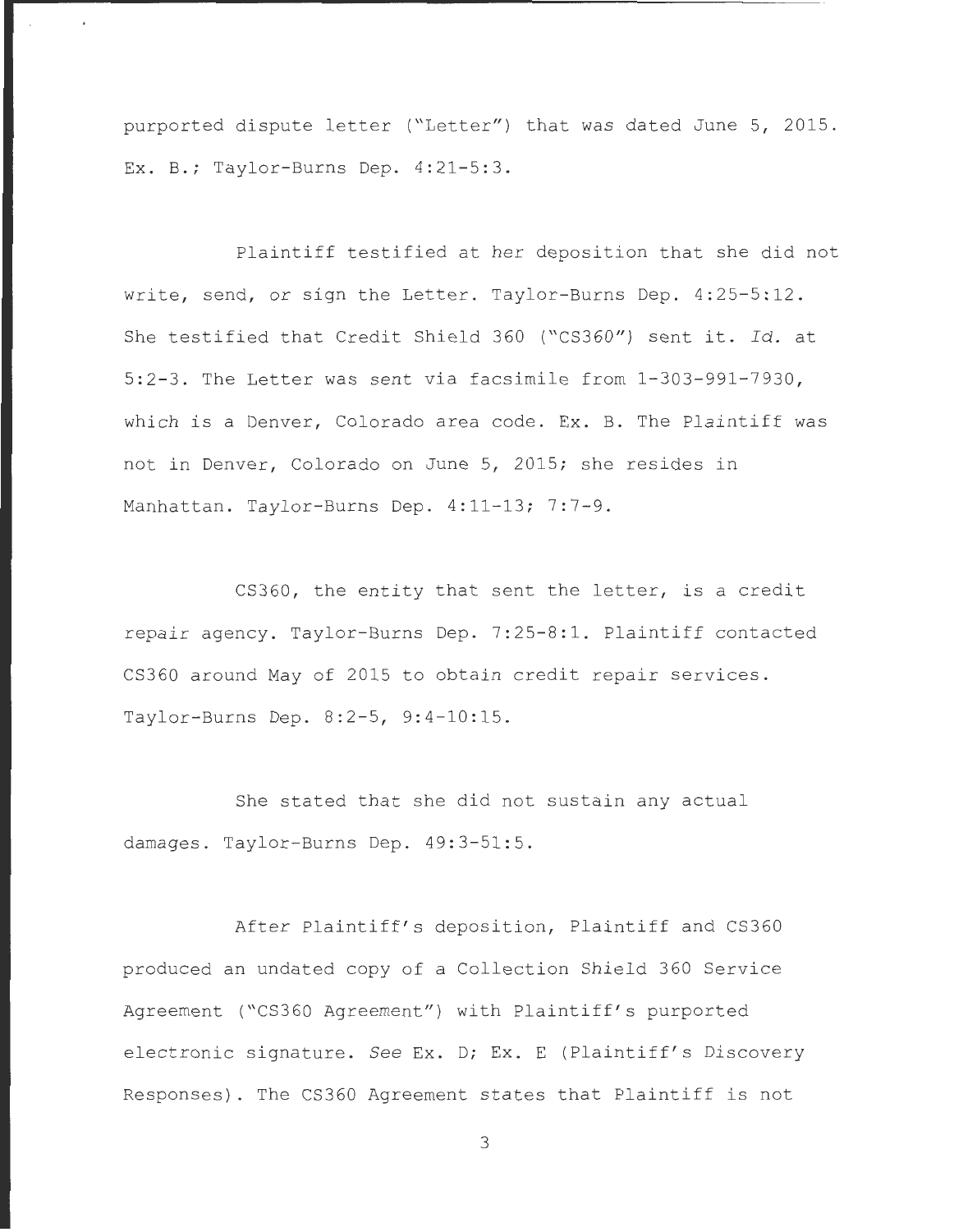responsible to pay CS360 for the deletion of collection accounts. Ex. D. However, CS360 is entitled to "receive a fee of \$ 150.00 per Deleted Collection account only from FDCPA settlement funds collected for Client in excess of \$200.00." Id. The CS360 Agreement provides that it shall only receive payment from FDCPA settlement funds. *Id.* 

The CS360 Agreement also authorizes CS360 "to share any info [sic] that could be a potential claim against such companies with RC Law Group so that it may pursue such claims on my behalf." Id. CS360 and RC Law Group, the firm representing Plaintiff in this action, both do business at 7150 Parsons Avenue, Flushing, NY. Exs. G & H. Plaintiff testified that she did not sign any fee agreement with RC Law Group. Taylor-Burns Dep.  $52:1-7$ .

Plaintiff also produced an undated Retainer Agreement with RC Law Group ("RC Law Agreement") bearing her purported electronic signature after her deposition. Ex. F; see also Ex. E (Plaintiff' s Discovery Responses) . The RC Law Agreement states that Plaintiff retained RC Law Group "to provide legal advice and services for suits and issues that may arise under the Fair Debt Collection Practices Act ." Ex. F. The Scope of Representation in the RC Law Agreement states that: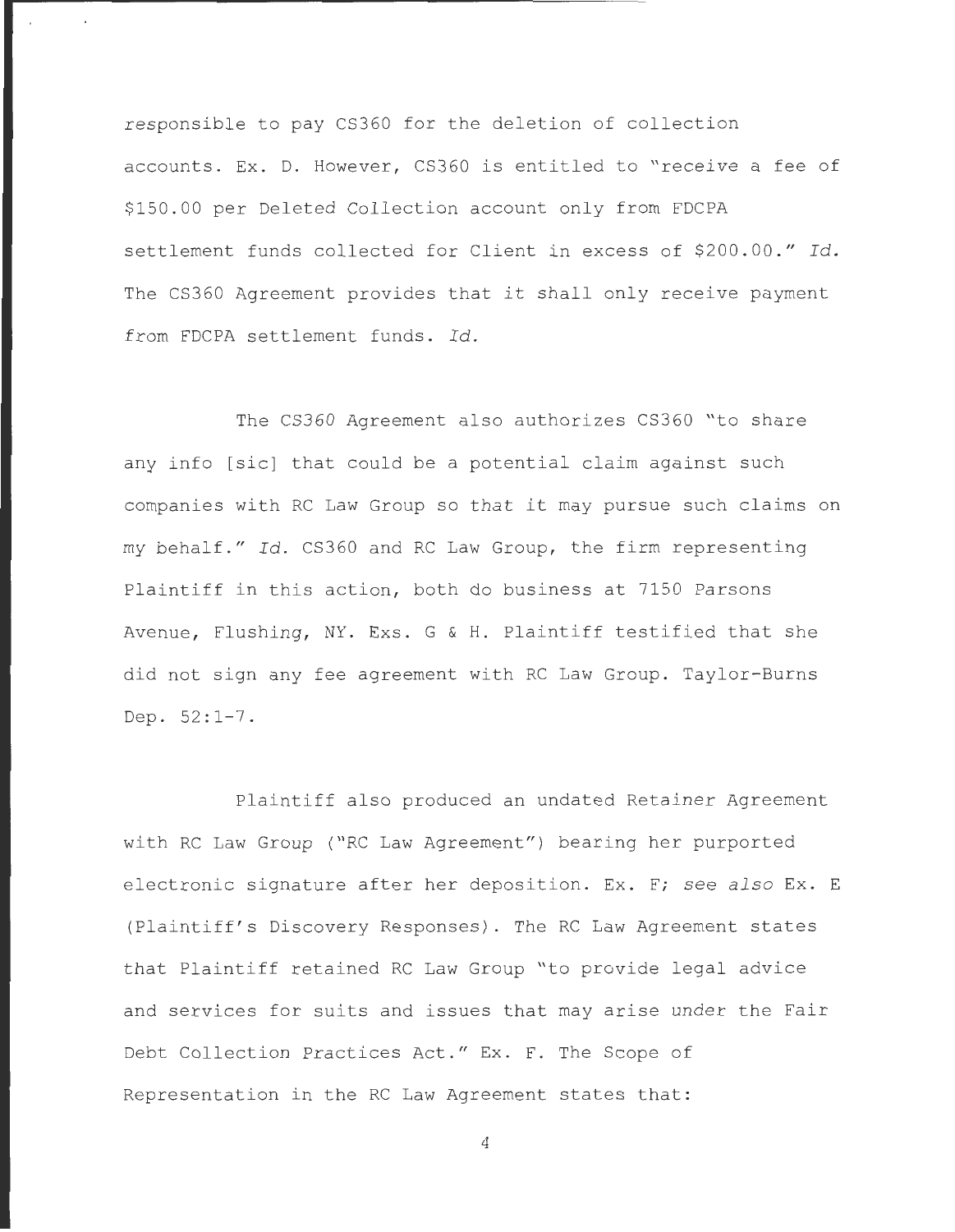RC Law agrees to represent Client with respect to potential claims for the types of claims listed above. RC Law will investigate potential claims and if RC Law deems such potential claims viable, RC Law will file suit on Client's behalf and/or seek to have the debt  $\text{collector}(s)$  settle the claim(s).

Id. The RC Law Agreement states that "the Client's agents should also be treated as clients, including Collection Shield 360." *Id.* 

The RC Law Agreement provides that the Plaintiff would receive 20% of the settlement amount on a FDCPA statutory award up to \$1,000, but her portion of the settlement would not be less than \$200. As such, RC Law Group would retain 80% of a \$1 , 000 statutory FDCPA award. Further, RC Law Group is entitled to retain 45% of any actual damages recovered under the FDCPA, and all attorney's fees and costs awarded under the FDCPA. Id. The Agreement states that it "is to be interpreted in accordance with the laws of the State of New York and with the ethical requirements of that jurisdiction." Id.

Nowhere in the CS360 Agreement or the RC Law Agreement is it stated that Plaintiff retained CS360 or RC Law Group to handle a claim against ARR .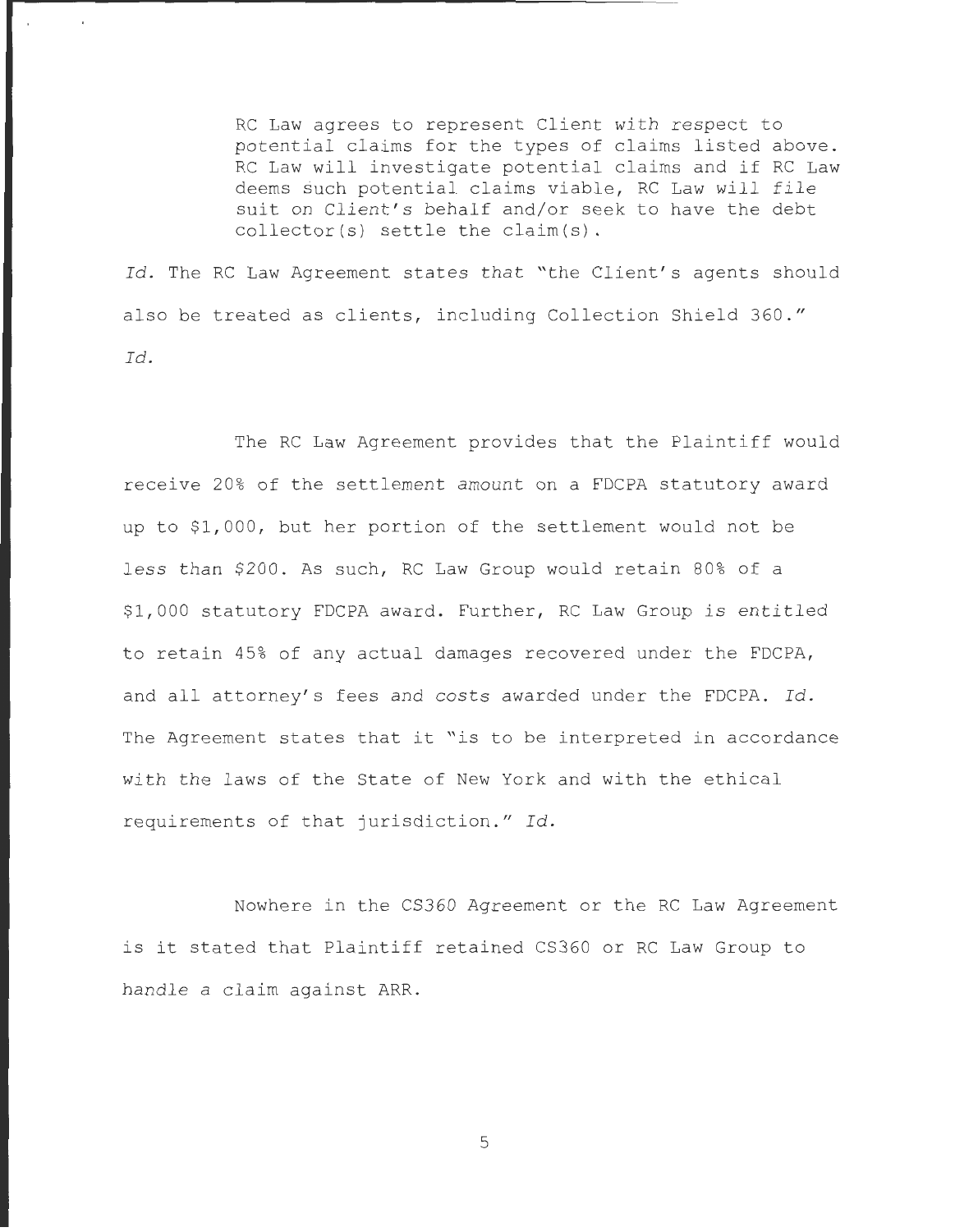During the course of discovery, ARR took the deposition of David Bergida, who was the corporate designee of CS360. Ex. G [hereinafter, "Bergida Dep ." ] ; *see also* Ex. H. At the deposition, Bergida produced a redacted copy of the CS360 Agreement. He stated that he did not think that CS360 would receive any payment from RC Law Group if RC Law Group was successful in recovering money for the Plaintiff in the instant action. Bergida Dep. 86:16-22, 90:13-91:3. However, Bergida testified that RC Law Group compensates CS360 for referring clients to RC Law Group. Bergida Dep. 106:6-111:24.

# **III. The Applicable Standard**

Summary judgment is appropriate only where "there is no genuine issue as to any material fact and . . the moving party is entitled to a judgment as a matter of law." Fed. R. Civ. P. 56(c) . "[T]he substantive law will identify which facts are material." Anderson v. Liberty Lobby, Inc., 477 U.S. 242, 248 (1986) .

A dispute is "genuine" if "the evidence is such that a reasonable jury could return a verdict for the nonmoving party." *Id.* The relevant inquiry on application for summary judgment is "whether the evidence presents a sufficient disagreement to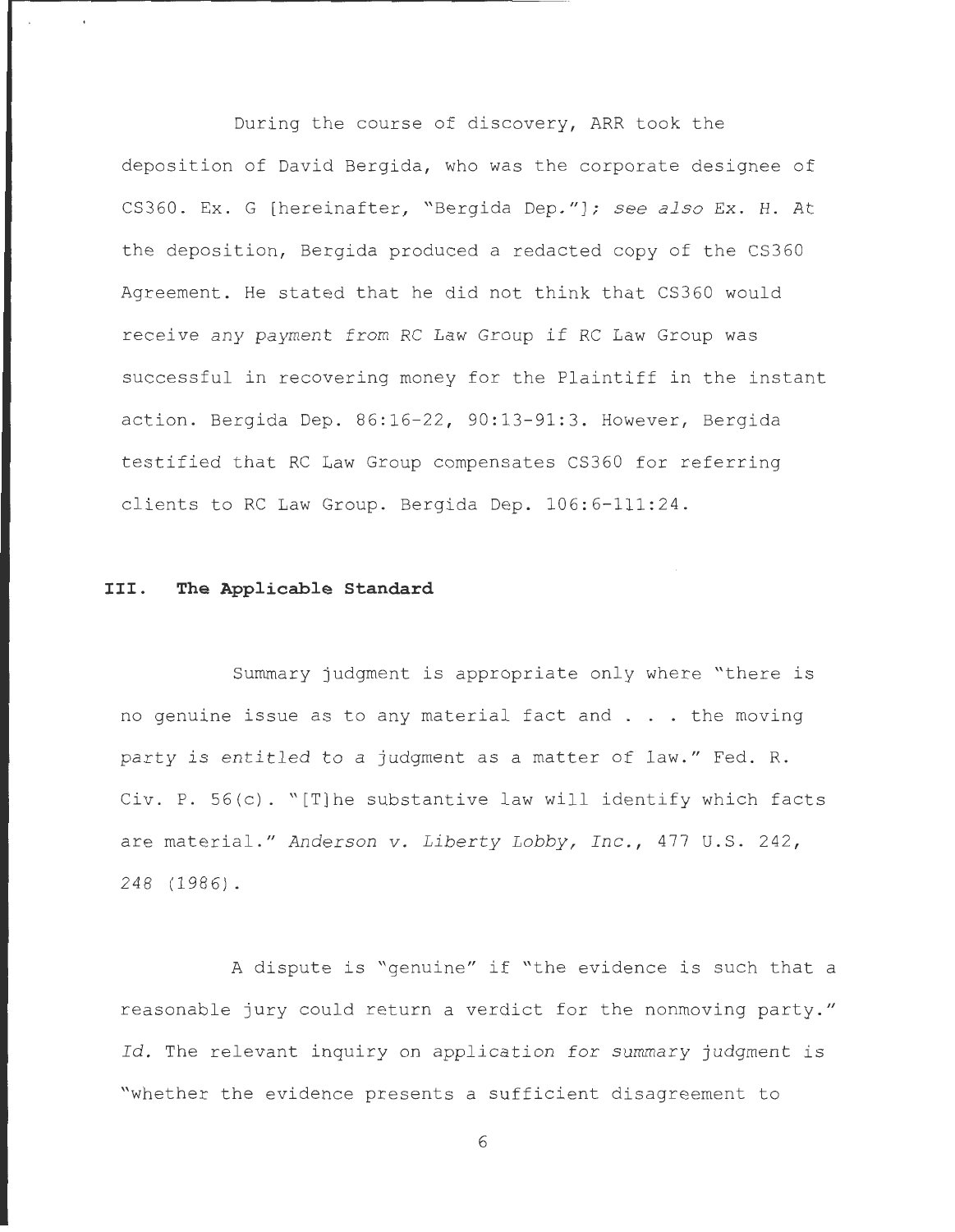require submission to a jury or whether it is so one-sided that one party must prevail as a matter of law." Id. at 251-52. A court is not charged with weighing the evidence and determining its truth, but with determining whether there is a genuine issue for trial. Westinghouse Elec. Corp. v. N.Y. City Transit Auth., 735 F . Supp . 1205 , 1212 (S.D . N. Y. 1990) (quoting *Anderson ,* 477 U.S. at 249). "[T]he mere existence of *some* alleged factual dispute between the parties will not defeat an otherwise properly supported motion for summary judgment; the requirement is that there be no genuine issue of material fact." Anderson, 477 U.S. at 247-48 (emphasis in original).

While the moving party bears the initial burden of showing that no genuine issue of material fact exists, *Atl. Mut . Ins .* Co. *v . CSX Lines, L . L . C.,* 432 F . 3d 428 , 433 (2d Cir . 2005) , in cases where the non-moving party bears the burden of persuasion at trial, "the burden on the moving party may be discharged by 'showing'-that is, pointing out to the district court-that there is an absence of evidence to support the nonmoving party's case." *Celotex Corp. v. Catrett*, 477 U.S. 317, 325 (1986) . "It is ordinarily sufficient for the movant to point to a lack of evidence . . . on an essential element of the nonmovant's claim  $\ldots$  . [T]he nonmoving party must [then] come forward with admissible evidence sufficient to raise a genuine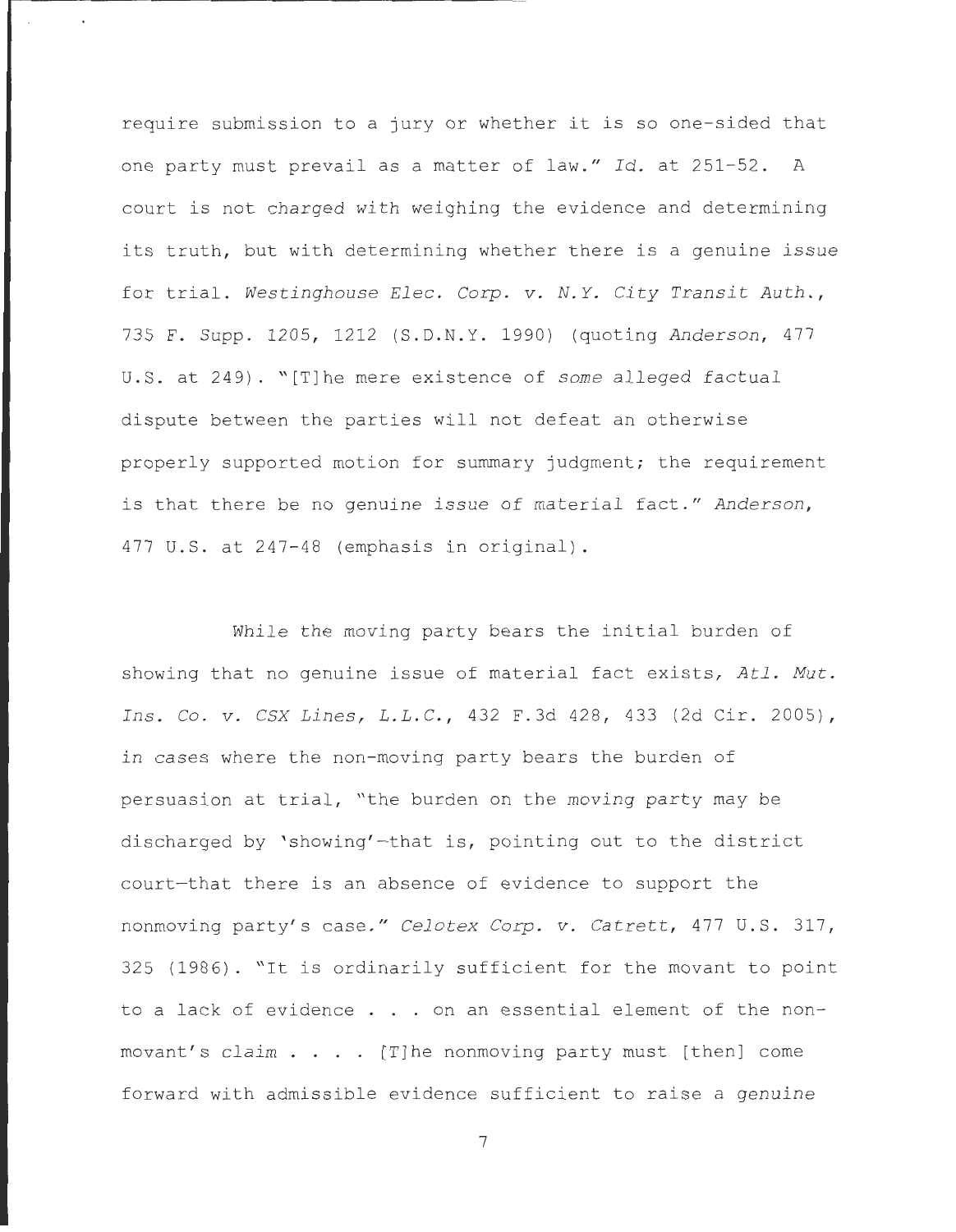issue of fact for trial." *Jaramillo v. Weyerhaeuser Co.*, 536 F . 3d 140 , 145 (2d Cir . 2008) (internal citations omitted) ; *see also Goenaga v. March of Dimes Birth Defects Found .,* 51 F . 3d 14 , 18 (2d Cir. 1995) ("Once the moving party has made a properly supported showing sufficient to suggest the absence of any genuine issue as to a material fact, the nonmoving party  $\ldots$ . must come forward with evidence that would be sufficient to support a jury verdict in his favor"). In evaluating the record to determine whether there is a genuine issue as to any material fact, "[t] he evidence of the non-movant is to be believed, and all justifiable inferences are to be drawn in his favor." *Anderson ,* 477 U. S . at 255.

# **IV. The CS360 Agreement is Void and Unenforceable**

Plaintiff's claim is based upon ARR's failure to report a debt as disputed after receiving the Letter. The relevant section of the FDCPA provides that "[c]ommunicating or threatening to communicate to any person credit information which is known or which should be known to be false, including the failure to communicate that a disputed debt is disputed." 15 U.S.C. § 1692e(8). ARR does not dispute that it received the Letter, or that it did not report the debt as disputed; rather, ARR argues that the Letter was written and sent without actual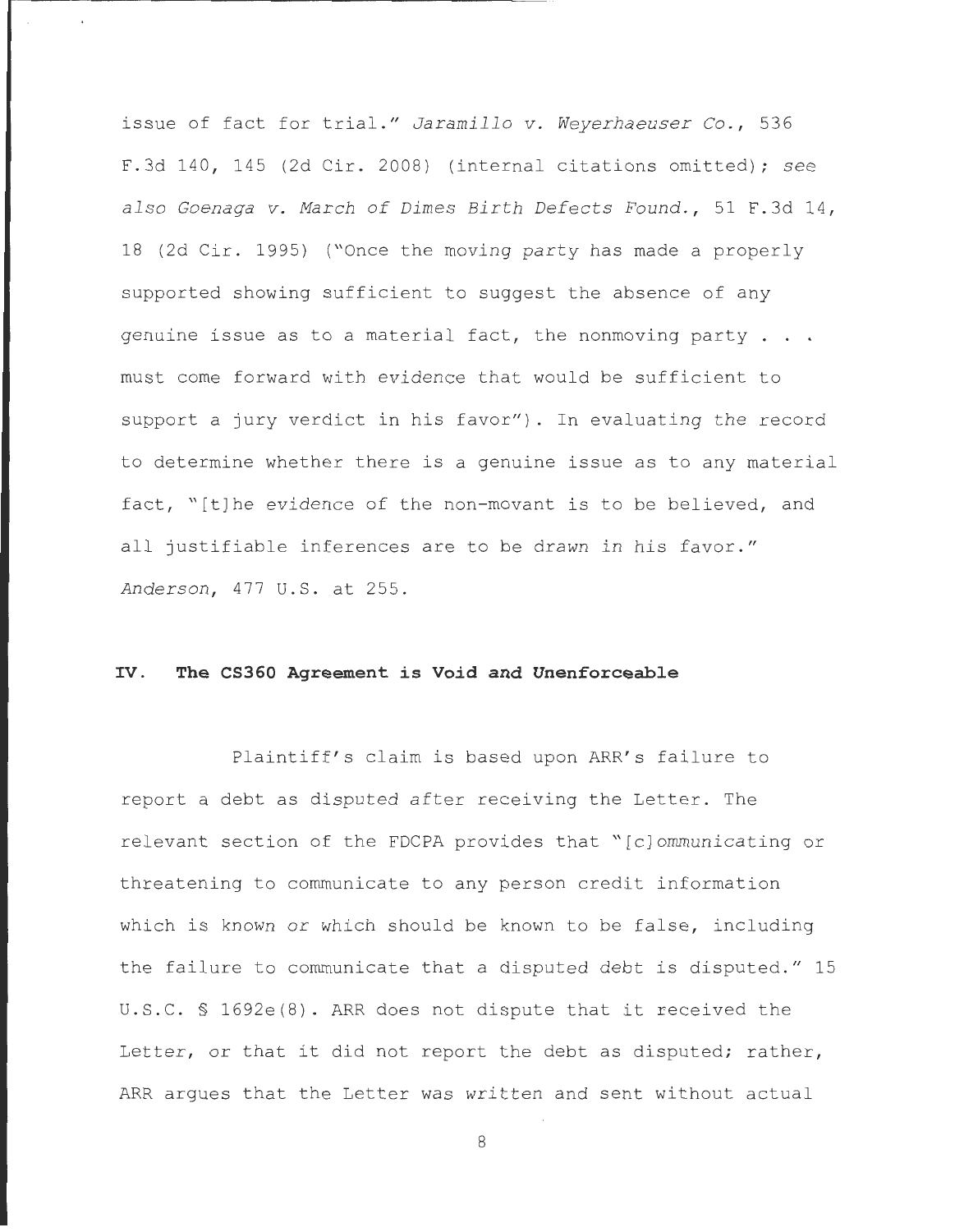or apparent authority because CS360 is a credit repair organization, subject to the Credit Repair Organizations Act ("CROA"), 15 U.S.C. § 1679 et seq., and the contract between the Plaintiff and CS360 did not meet the CROA requirements. Thus, the issue is whether ARR, the debt collector, received a valid dispute of the debt.

the CROA: The term "credit repair organization," according to

> (A) means any person who uses any instrumentality of interstate commerce or the mails to sell, provide, or perform (or represent that such person can or will sell, provide, or perform) any service, in return for the payment of money or other valuable consideration, for the express or implied purpose of--

(i) improving any consumer's credit record, credit history, or credit rating; or

(ii) providing advice or assistance to any consumer with regard to any activity or service described in clause (i); and

 $(B)$  does not include-

(i) any nonprofit organization which is exempt from taxation under section  $501(c)$  (3) of Title  $26;$ 

(ii) any creditor (as defined in section 1602 of this title), with respect to any consumer, to the extent the creditor is assisting the consumer to restructure any debt owed by the consumer to the creditor; or

(iii) any depository institution (as that term is defined in section 1813 of Title 12) or any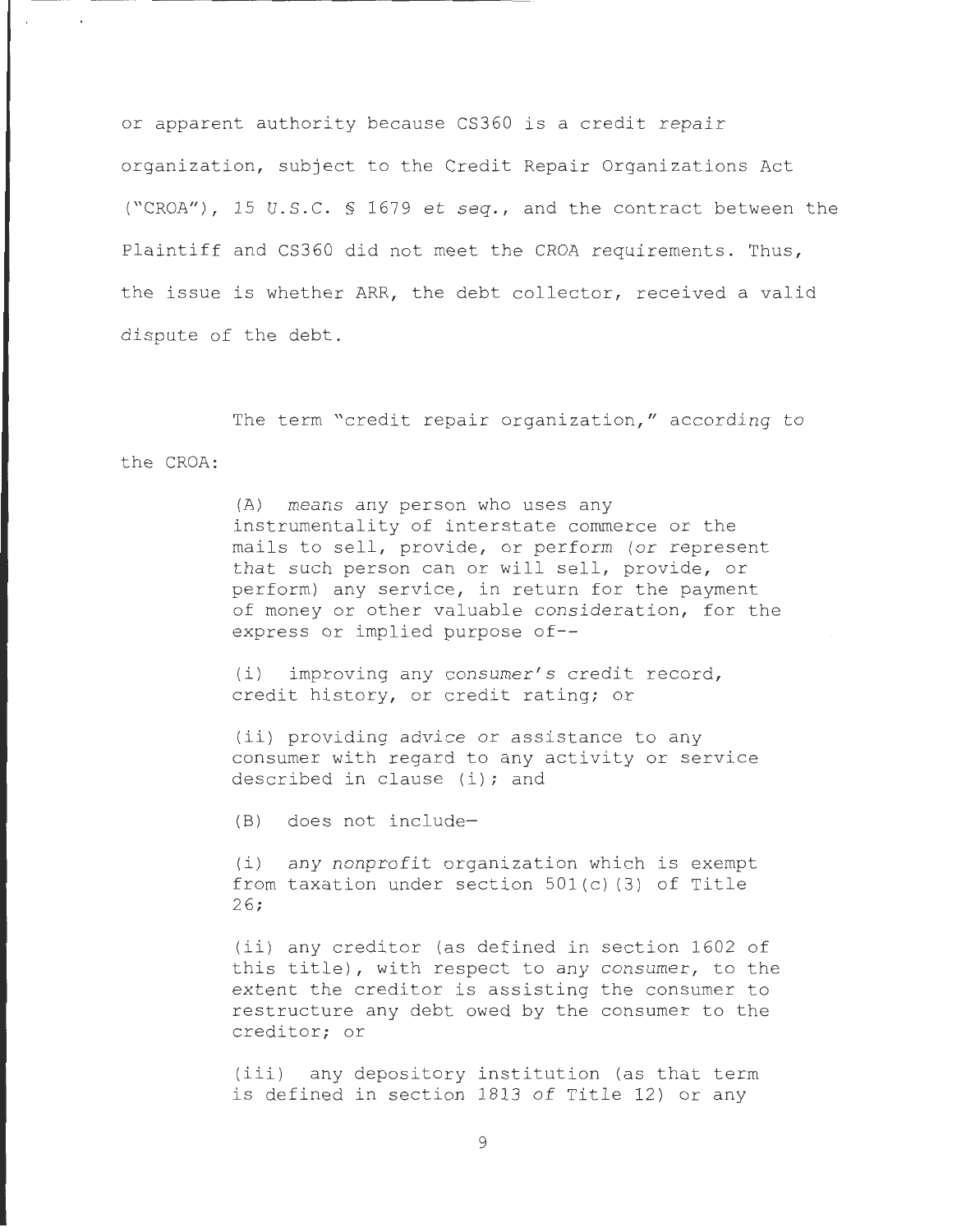Federal or State credit union (as those terms are defined in section 1752 of Title  $12$ ), or any affiliate or subsidiary of such a depository institution or credit union.

15 U. S . C. § 1679a(3) . CS360 is a credit repair organization as defined by the CROA. Burns Dep.  $7:25-8:1$ ; Ex. D (CS360) Agreement) .

The statute requires a written contract between the client and the organization to include several mandatory terms and disclosures. The CROA makes any contract not in compliance with the CROA void and unenforceable:

> Any contract for services which does not comply with the applicable provisions of this subchapter-

 $(1)$  shall be treated as void; and

(2) may not be enforced by any Federal or State court or any other person.

15 U.S.C. § 1679f(c).

The CS360 Agreement failed to comply with the following provisions of the CROA:

- Failure to include the required written statement with the contract as set forth in 15 U.S.C. § 1679c;
- Failure to have a dated contract  $-15$  U.S.C.  $$1679d(a)(1);$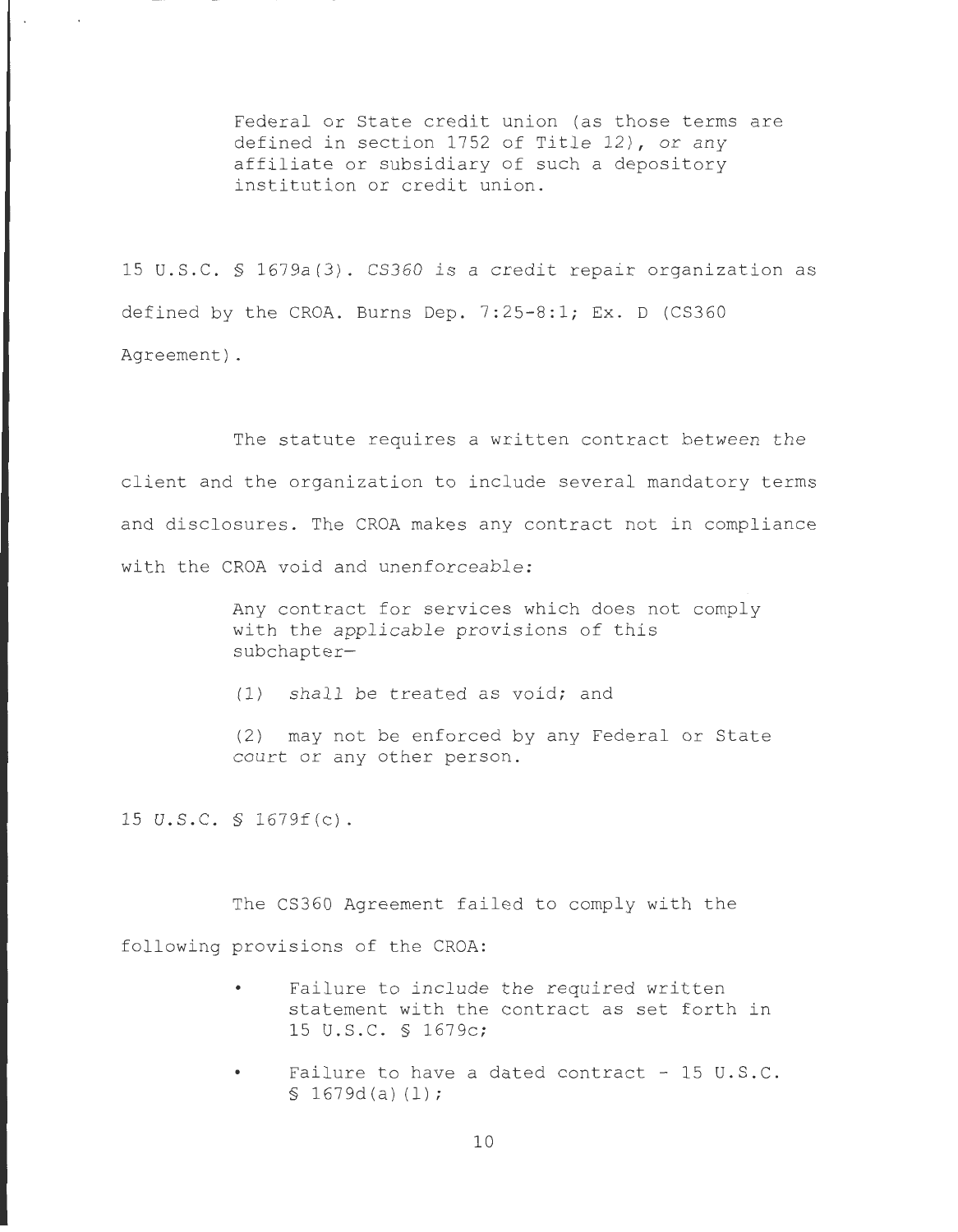- Failure to provide a full and detailed description of the services to be provided - 15 U.S.C. § 1679d(b)(2);
- Failure to provide an estimate of the date by which the performance of the services will be complete- 15 U.S.C.  $$1679d(b)(2)(B)(i);$
- Failure to provide the length of the time period necessary to perform such services - 15 U.S.C. § 1679d(b)(2)(B)(ii);
- Failure to identify the credit repair organization's principal business address -15 u.s.c . § 1679d(b) (3) ;
- Failure to include the three day cancellation notice- 15 U.S.C.  $$1679d(b)(4).$

Because the Plaintiff's contract with CS360 fails to comply with the CROA, the CS360 Agreement is void and this Court will not enforce it. 15 U.S.C.  $\frac{1}{5}$  1679f(c)(1)-(2).

The lack of a CROA-compliant contract between CS360 and Plaintiff - and therefore the lack of a valid contract between CS360 and Plaintiff - means that CS360 had no authority to send the Letter on Plaintiff's behalf. Highland Capital Mgmt. *LP v. Schneider, 607 F.3d 322, 327 (2d Cir. 2010) ("An agent* must have authority, whether apparent, actual or implied, to bind his principal.").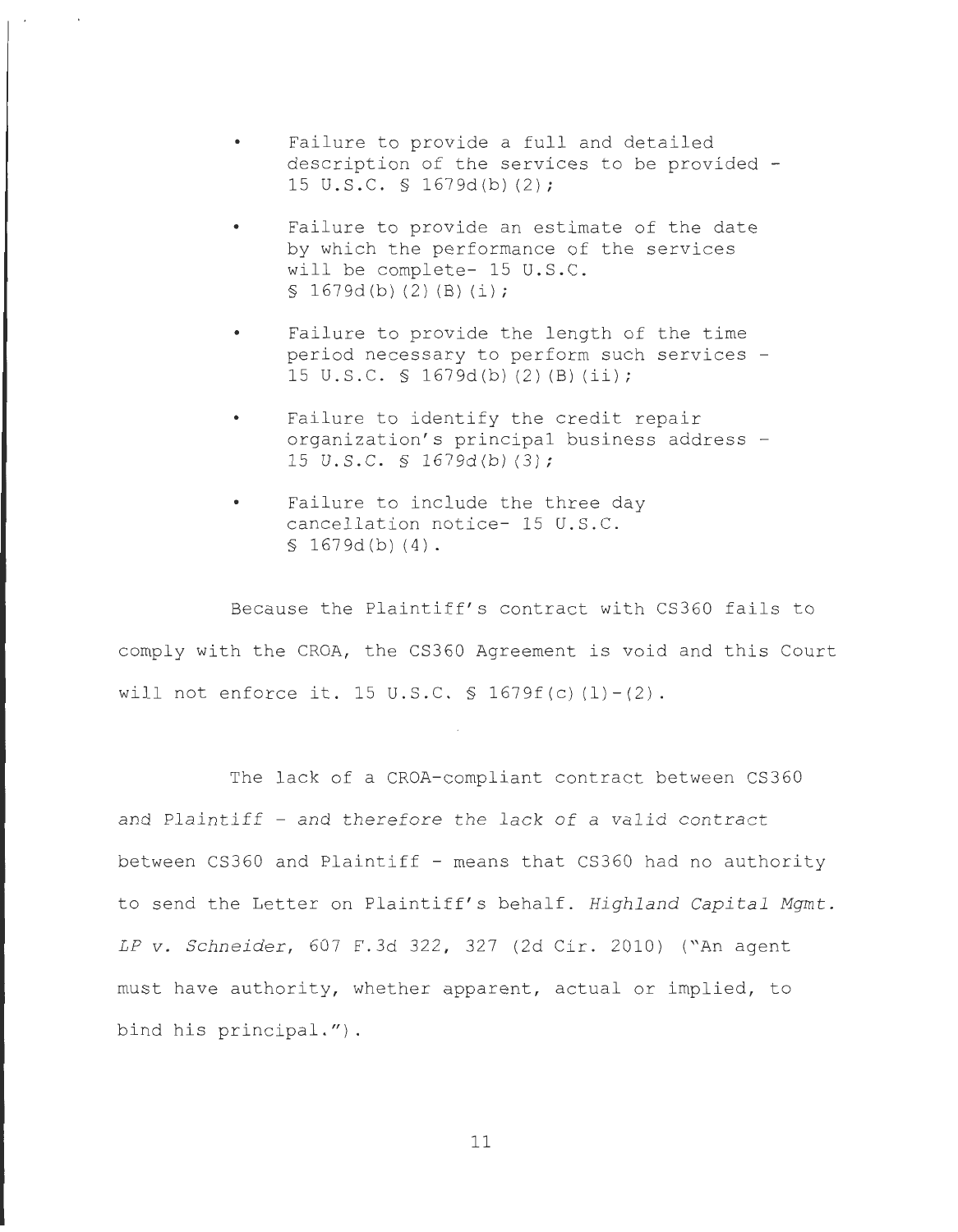As previously noted, the Plaintiff testified that she did not prepare, sign, or send the Letter. Ex. B; Taylor-Burns Dep. 4:25-5:12. She contacted CS360, which sent the Letter on her behalf. Taylor-Burns Dep. 5:6-9. Therefore, no valid dispute was made, ARR cannot be liable for an alleged failure to report the debt as disputed, and the ARR motion for summary judgment dismissing the Complaint is granted.

#### **V. The Claim for Attorneys' Fees is Dismissed**

Plaintiff produced a fee agreement with her counsel, RC Law Group, which states that it is governed by New York law. Ex. F. The issue is whether the RC Law Agreement violates New York's champerty laws and ethical rules.

"Champerty, as a term of art, grew out of the practice where someone bought an interest in a claim under litigation, agreeing to bear the expenses but also to share the benefits if the suit succeeded." *Justinian Capital SPC ex rel. Blue Heron Segregated Portfolio v . WestLB AG,* 37 Misc . 3d 518, 523-24 (N.Y . Sup. Ct. 2012) (quoting *Bluebird Partners, L.P. v. First Fidelity Bank, N. A. ,* 731 N. E . 2d 581 , 585 (N.Y . 2000)). Champerty was developed "to prevent or curtail the commercialization of or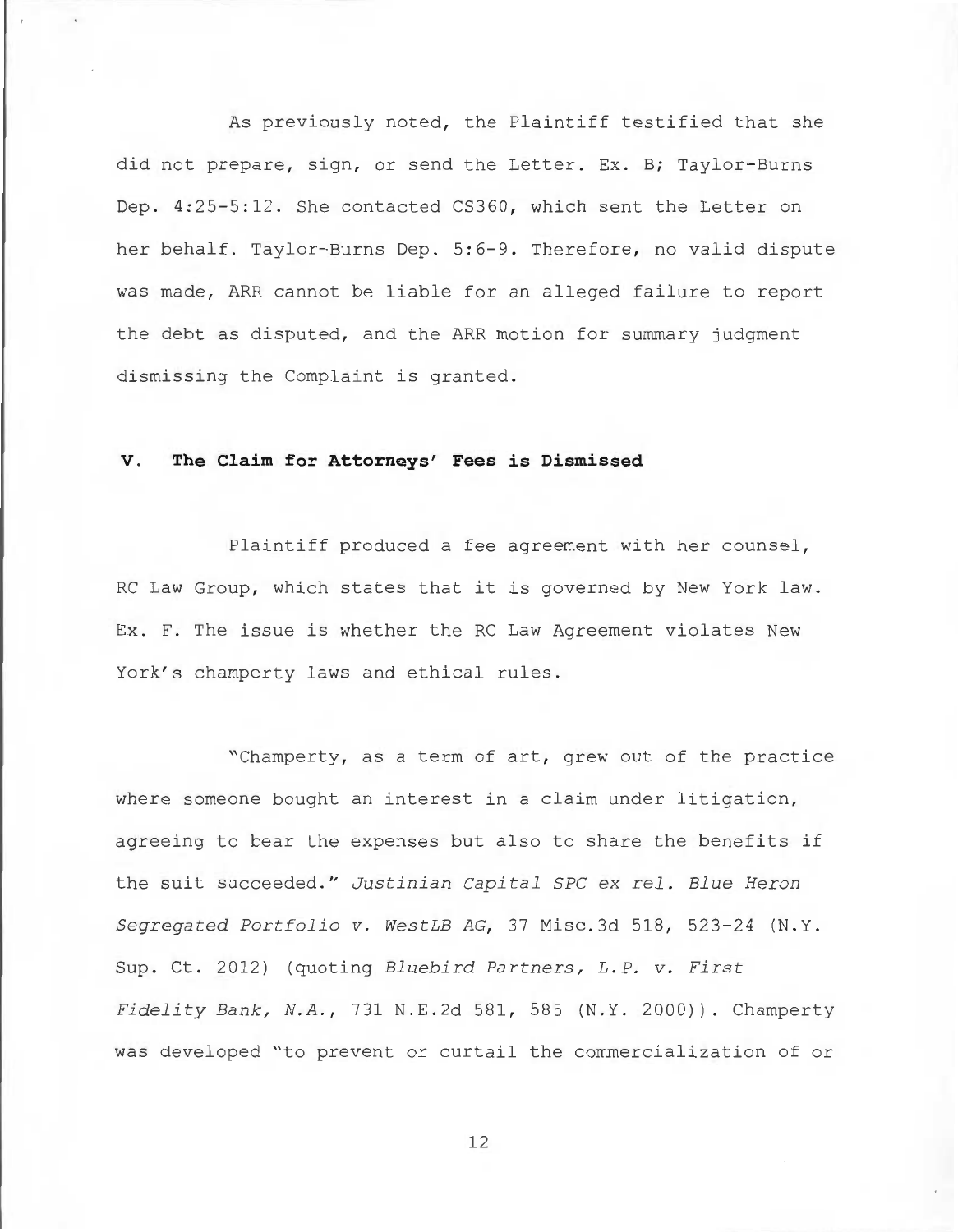trading in litigation." Id. New York adopted the prohibition against champerty by statute, providing:

An attorney or counselor shall not:

Directly or indirectly, buy, take an assignment of or be in any manner interested in buying or taking an assignment of a bond, promissory note, bill of exchange, book debt, or other thing in action, with the intent and for the purpose of bringing an action thereon.

N.Y. Judiciary Law § 488(1) (McKinney).

The facts set forth above establish that CS360 identifies potential individuals to act as plaintiffs in consumer protection lawsuits filed by RC Law Group. The CS360 Agreement states that CS360 provides free credit repair services to clients, and CS360 receives payment of \$150 . 00 "from FDCPA settlement funds collected for Client in excess of \$200.00." Ex. D. However, CS360 is not a law firm and cannot represent clients in FDCPA lawsuits. The CS360 Agreement further provides that CS360 is authorized "to share any info that could be a potential claim against such companies with RC Law Group so that it may pursue such claims on my behalf." *Id.* RC Law Group identifies CS360 as a client in its fee agreement. Ex. F. As evidenced by the CS360 Agreement, the RC Law Agreement, and the deposition of Bergida, CS360 and RC Law Group are intertwined entities,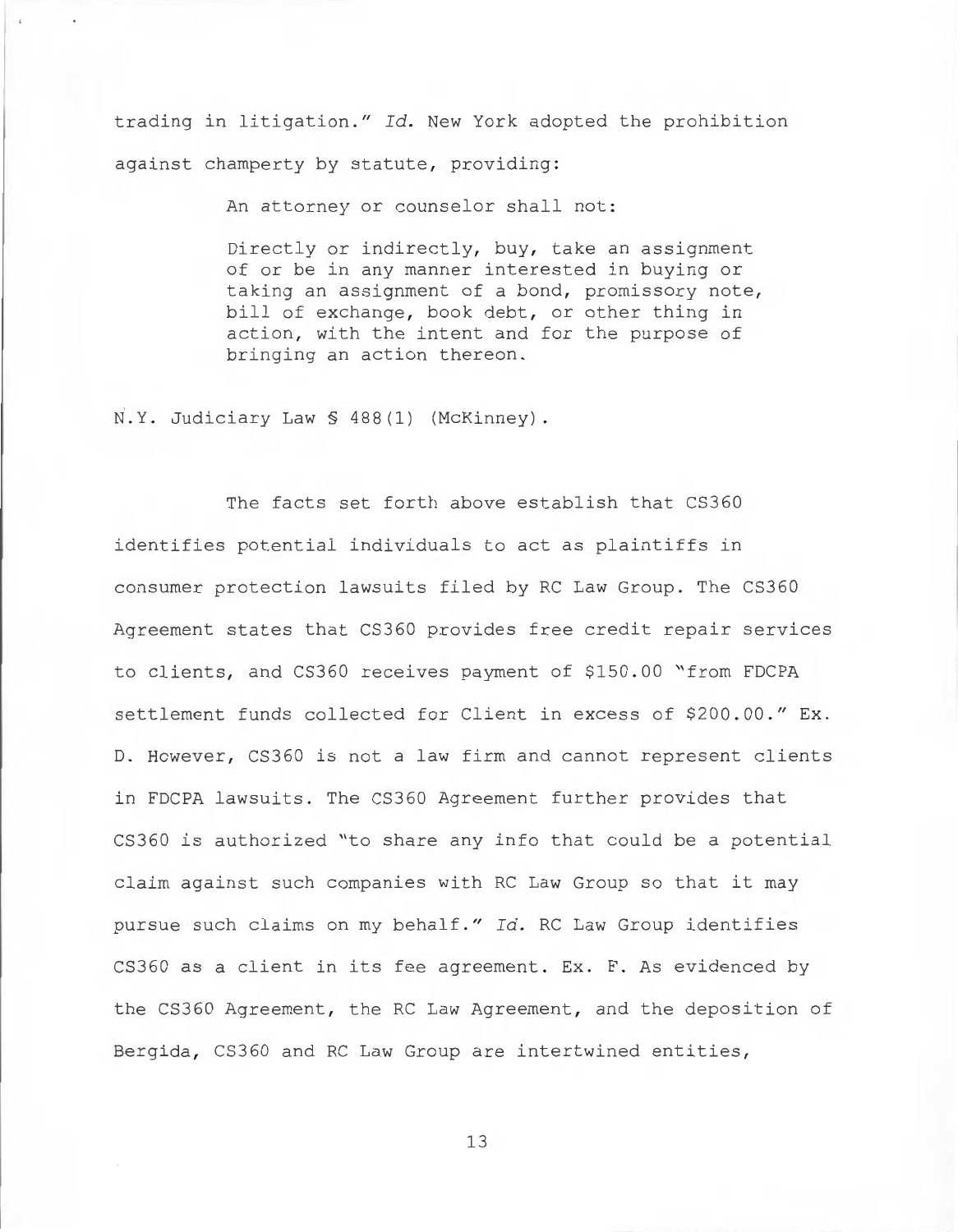generating revenue through the filing of lawsuits such as this one.

The CS360 Agreement and the RC Law Agreement show that these entities' operations depend upon clients signing over the majority of their interests in their lawsuits to CS360 and RC Law Group, allowing the entities to pursue FDCPA claims as they please and share in the majority of any recovery. The RC Law Agreement states that RC Law Group is providing "legal advice and services for suits and issues that may arise" under the FDCPA. Ex. F. It further states that "RC Law will investigate potential claims and if RC Law deems such potential claims viable, RC Law will file suit on Client's behalf and/or seek to have the debt collector(s) settle the claim(s)." Ex. F. Based on this language, RC Law Group is retained by clients such as the Plaintiff in the instant action, through those clients' agreements with CS360, to pursue claims not identified at the time of the alleged agreement. RC Law Group thereby assumes a direct interest in the lawsuit.

The RC Law Agreement provides that RC Law is entitled to take 45% of any actual damages recovery, 80% of any statutory damages, and all attorney's fees and costs. Given that there is no evidence of actual damages in this case, Plaintiff therefore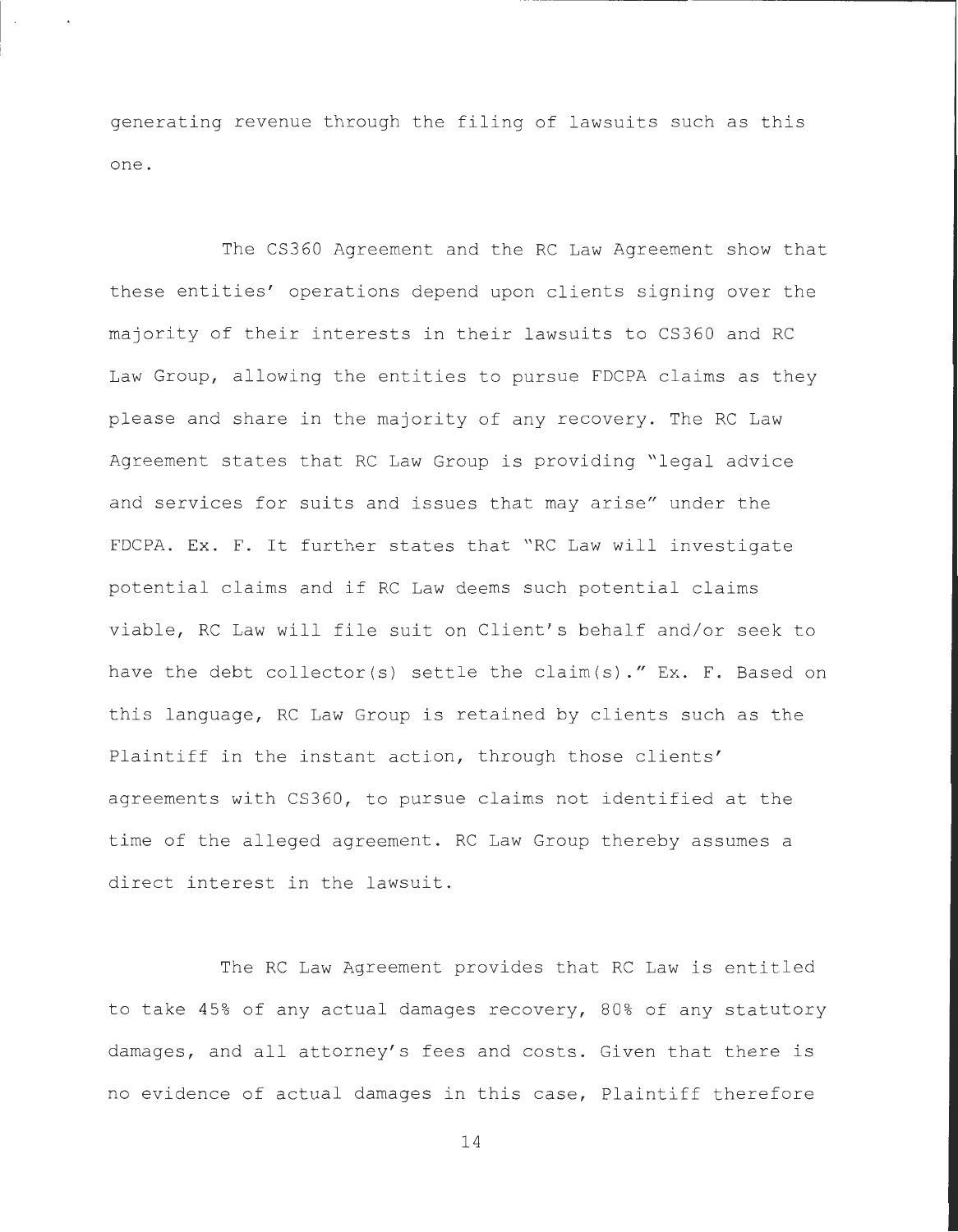stands to recover at most \$200, and likely only \$50 after payment of CS360's \$150 fee for a successful FDCPA claim.<sup>2</sup> See Exs. E & F. Through the RC Law Agreement and CS360 Agreement, RC Law Group has directly or indirectly taken over an interest in the Burns' cause of action, which is prohibited by the champerty laws of New York.

In addition, Rule 1.8(i) of New York Rules of Professional Conduct prohibits a lawyer from acquiring a proprietary interest in a lawsuit. By taking an 80% contingent fee on statutory damages and 45% contingent fee on actual damages, in addition to all attorney's fees and costs, RC Law Group took a proprietary interest in this lawsuit. NY ST RPC Rule 1.8(i) (McKinney). Rule 5.4 prohibits a lawyer from sharing legal fees with a non-lawyer. The CS360 Agreement states that RC Law Group pays CS360 \$150.00 out of FDCPA settlements that RC Law Group obtains on behalf of client's such as Burns. NY ST RPC Rule 5.4 (McKinney). Rule 7.2 prohibits a lawyer from compensating a person or organization to recommend or obtain employment by a client. NY ST RPC Rule 7.2 (McKinney). During Bergida's deposition, he testified that RC Law Group compensates

In the scenario that a client such as the Plaintiff here could prove actual damages, the client would obtain 55% of such damages and RC Law Group would retain 45% of such damages. Burns testified that she does not have any actual damages. Taylor-Burns Dep. 49:3-51:5.